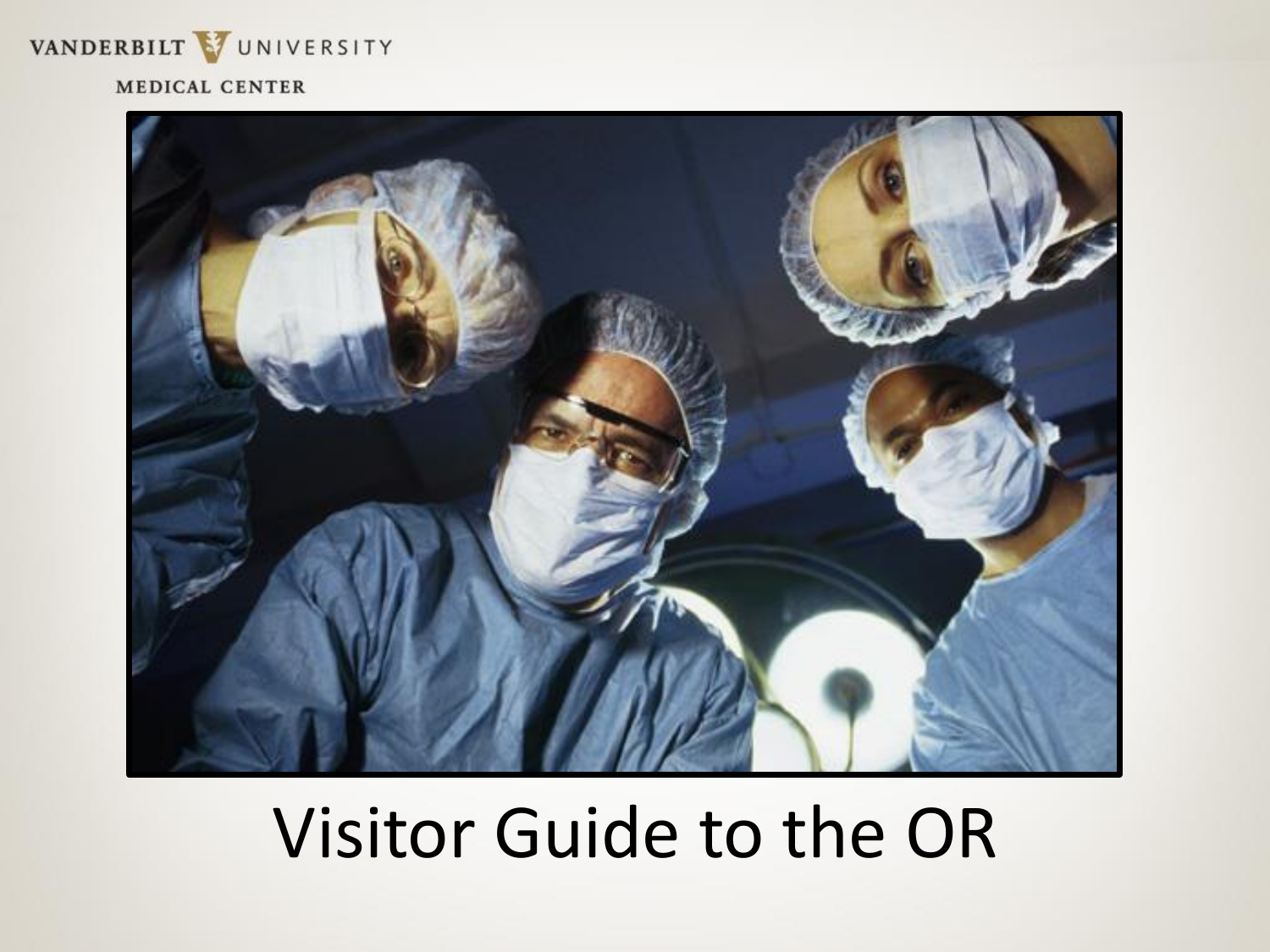

### Welcome

- Welcome to the VUH operating room for your observational experience. Be sure you have completed the **Vanderbilt Observational Experience** approval process in preparation for your visit. Information to complete the process can be found at: <http://www.mc.vanderbilt.edu/voe>
- Vanderbilt employees are not required to complete the Vanderbilt Observation Experience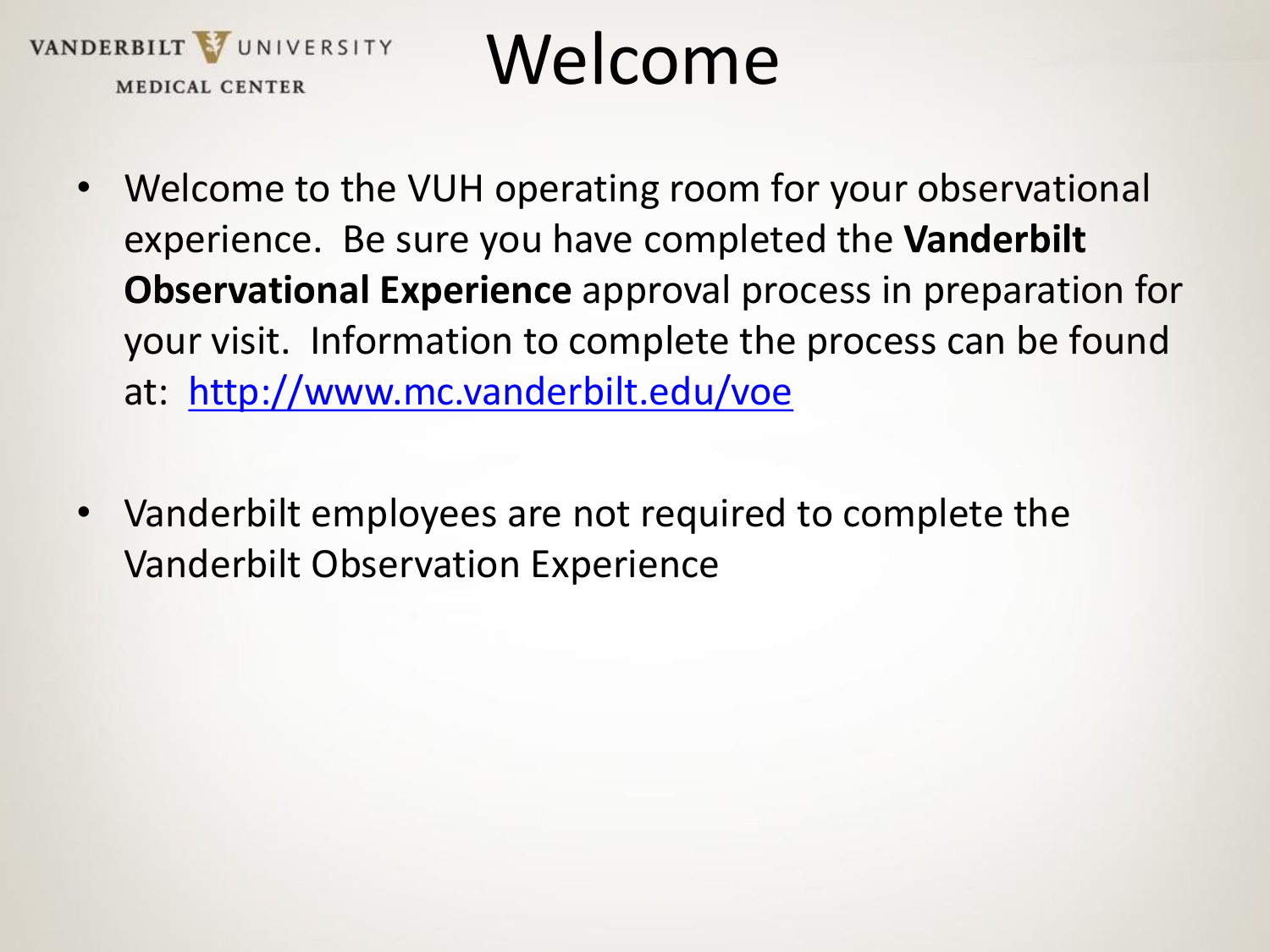# VANDERBILT VUNIVERSITY<br>MEDICAL CENTER Observational Role

- Most visitor experiences are observational only (non-sterile).
- Visitors will not be allowed to scrub in during the surgical procedure.
- Please review the below list of guidelines for observing-Observers are NOT permitted to:
	- Touch equipment or patients;
	- Access records, electronic information or any computer programs;
	- File or perform any clerical tasks;
	- Assist VUMC providers and staff in any way;
	- Use cell phones while observing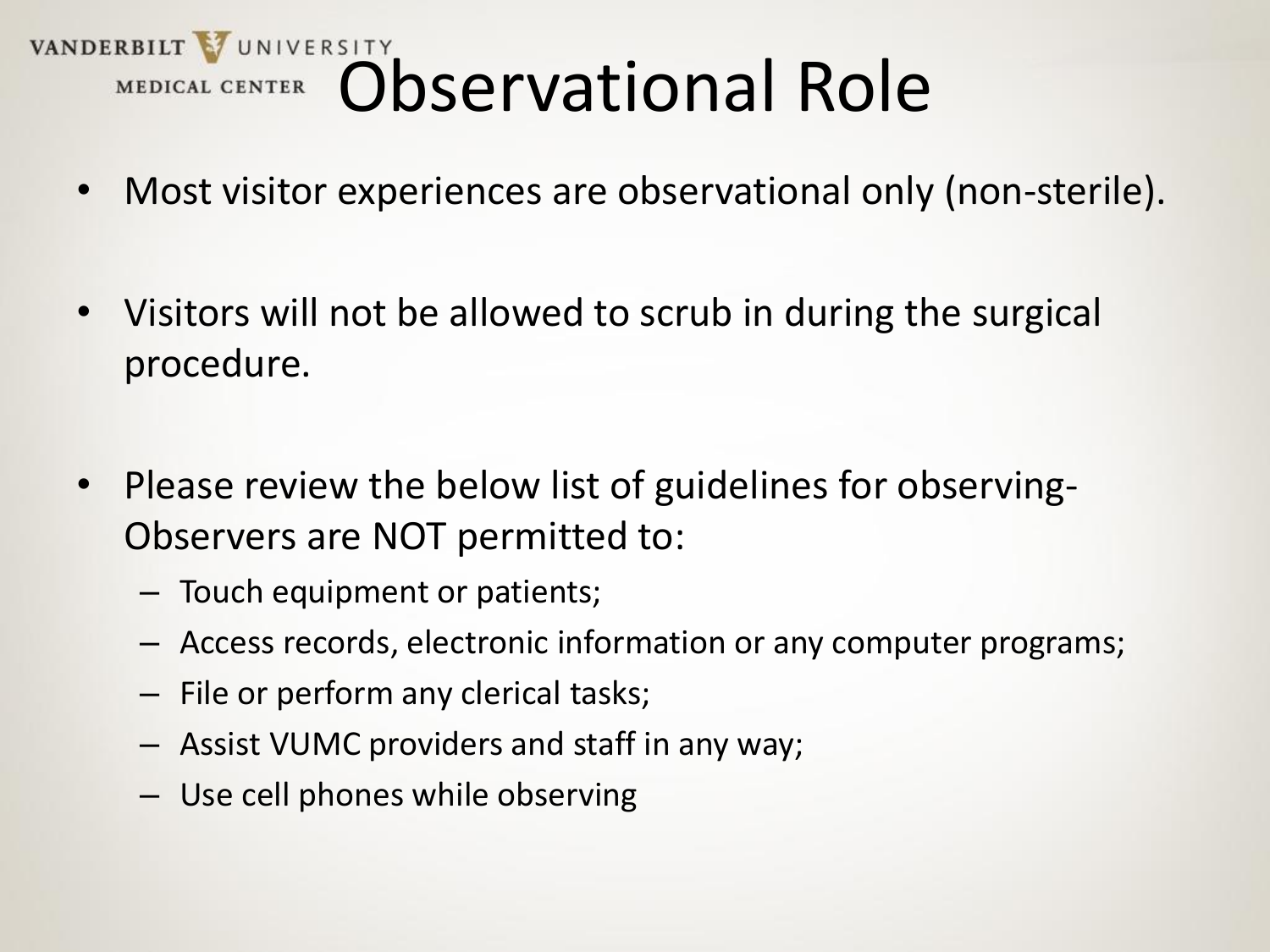

### Entering the Operating Room

- You will need to be properly dressed in hospital issued scrubs before entering the Operating Room
- Each entrance to the OR hallways has racks with hats, masks, eye protection, and shoe covers
- You will need to have these items in place before entering the OR Suite

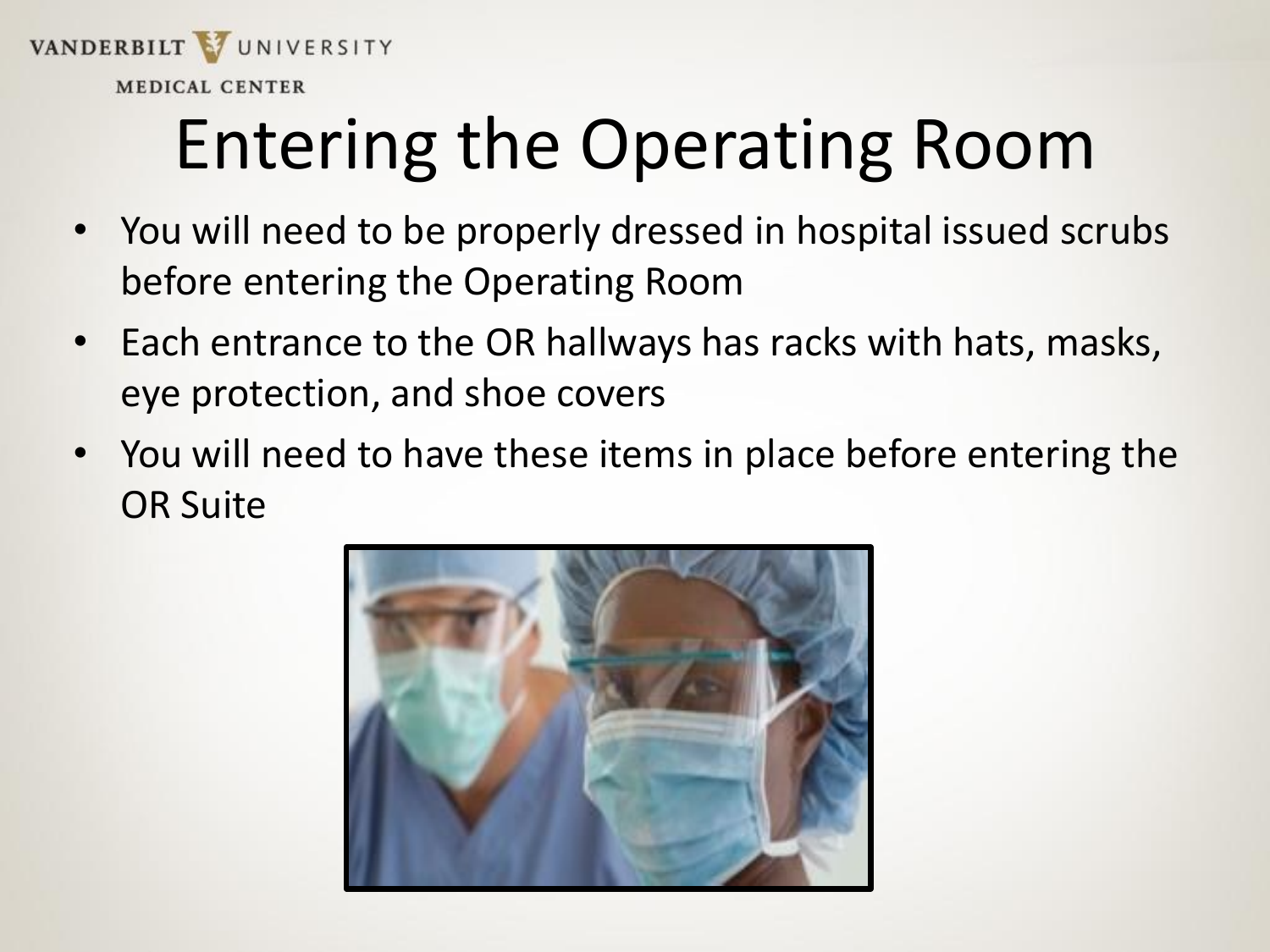VANDERBILT VUNIVERSITY

**MEDICAL CENTER** 

## Surgical Attire Tips

- Headgear (paper hat)
	- cover all head and facial hair
- Mask
	- cover nose and mouth completely
- Protective eyewear
	- reduces the risk of exposure to blood borne pathogens
- Shoes-
	- Comfortable, easily cleaned with closed toe
- Shoe covers-
	- (optional) keeps shoes clean





Head cover

Shoe covers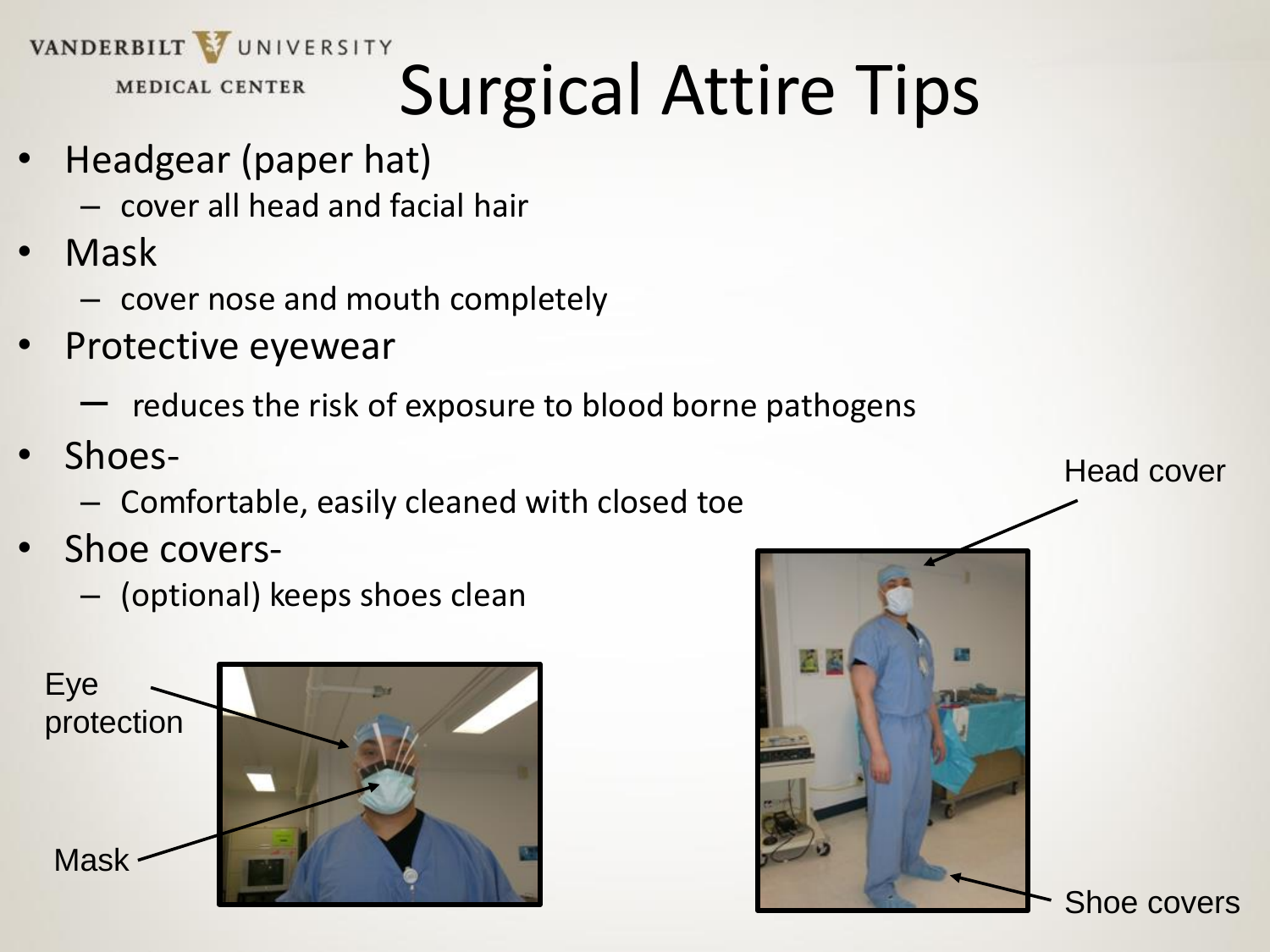### VANDERBILT VUNIVERSITY What to expect **MEDICAL CENTER**

- The operating room is an exciting environment
- Strict measures are taken to prevent infection

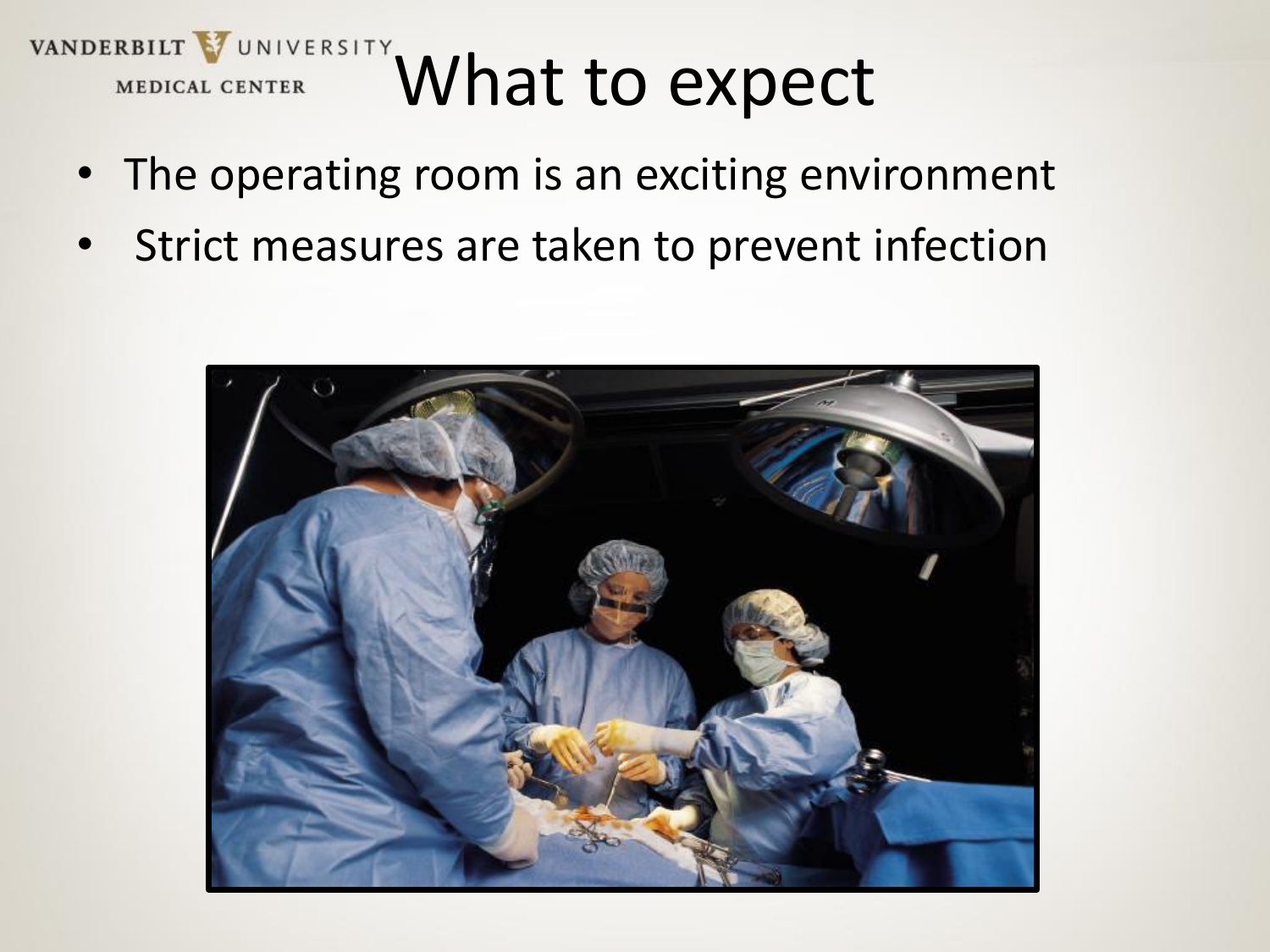

## MEDICAL CENTER<br>Vanderbilt Hand Hygiene Expectations

• Perform hand hygiene upon **ENTRY & EXIT** from the patient environment.

#### **What is the** *Patient Environment* **in the OR?**

- ― Crossing room door into the OR room
- *Any use* of alcohol product or soap and water is considered compliant.

#### Except**, you must use soap and water:**

- ― When your hands are visibly dirty
- ― After contact with a patient or their environment if the patient has *Clostridium difficile* (C. diff) infection.

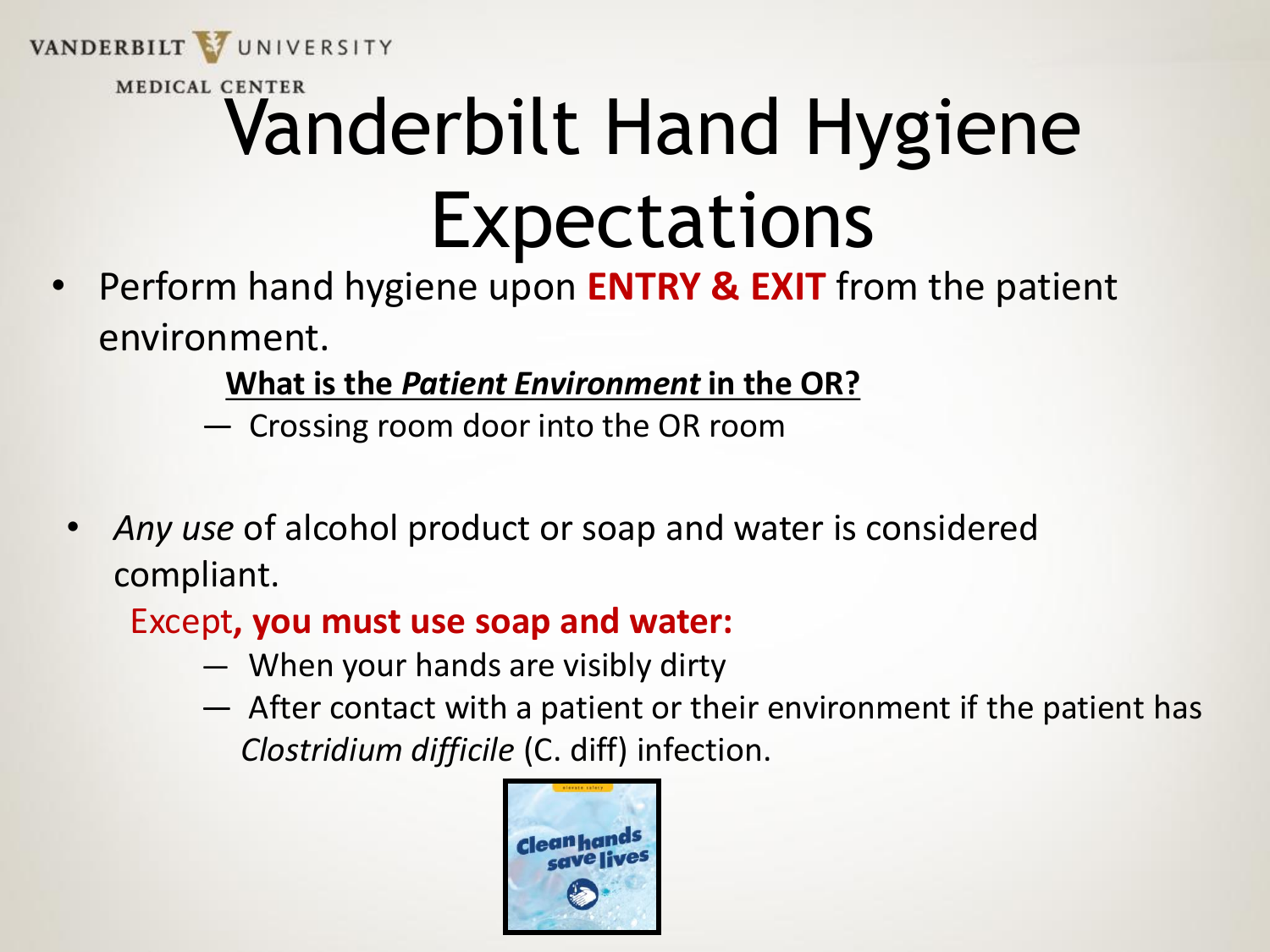

## Definitions

- Aseptic Technique:
	- A group of procedures that prevent contamination of microorganisms through the knowledge and principles of contain and control
- 3 Goals:
	- Maximize primary wound healing
	- Prevent surgical infection
	- Minimize the length of recovery from surgery
- Sterile Technique:
	- Methods by which contamination of an item is prevented by maintaining the sterility of the item or area involved with the procedure

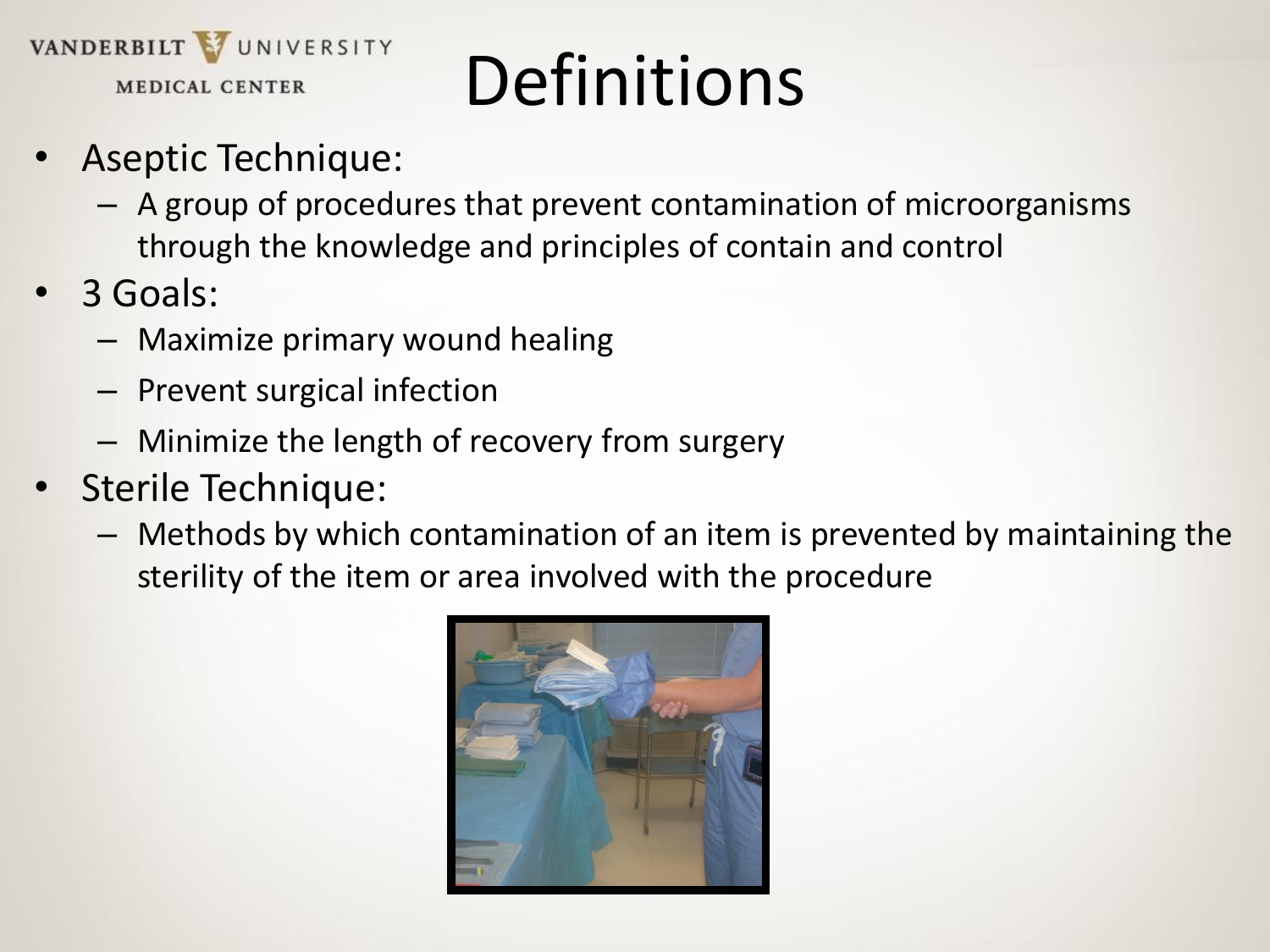

### Sterile Drapes

- Sterile drapes should be used to establish a *sterile field* and provide a barrier to maintain sterility of the operative site.
- Sterile field definition:

–Area immediately around the patient that has been prepared for a surgical procedure including all furniture and equipment covered with sterile drapes and all personnel that are properly attired

- Patient
- Scrub personnel
- Operating table
- Instrument table
- Mayo stand
- Other equipment

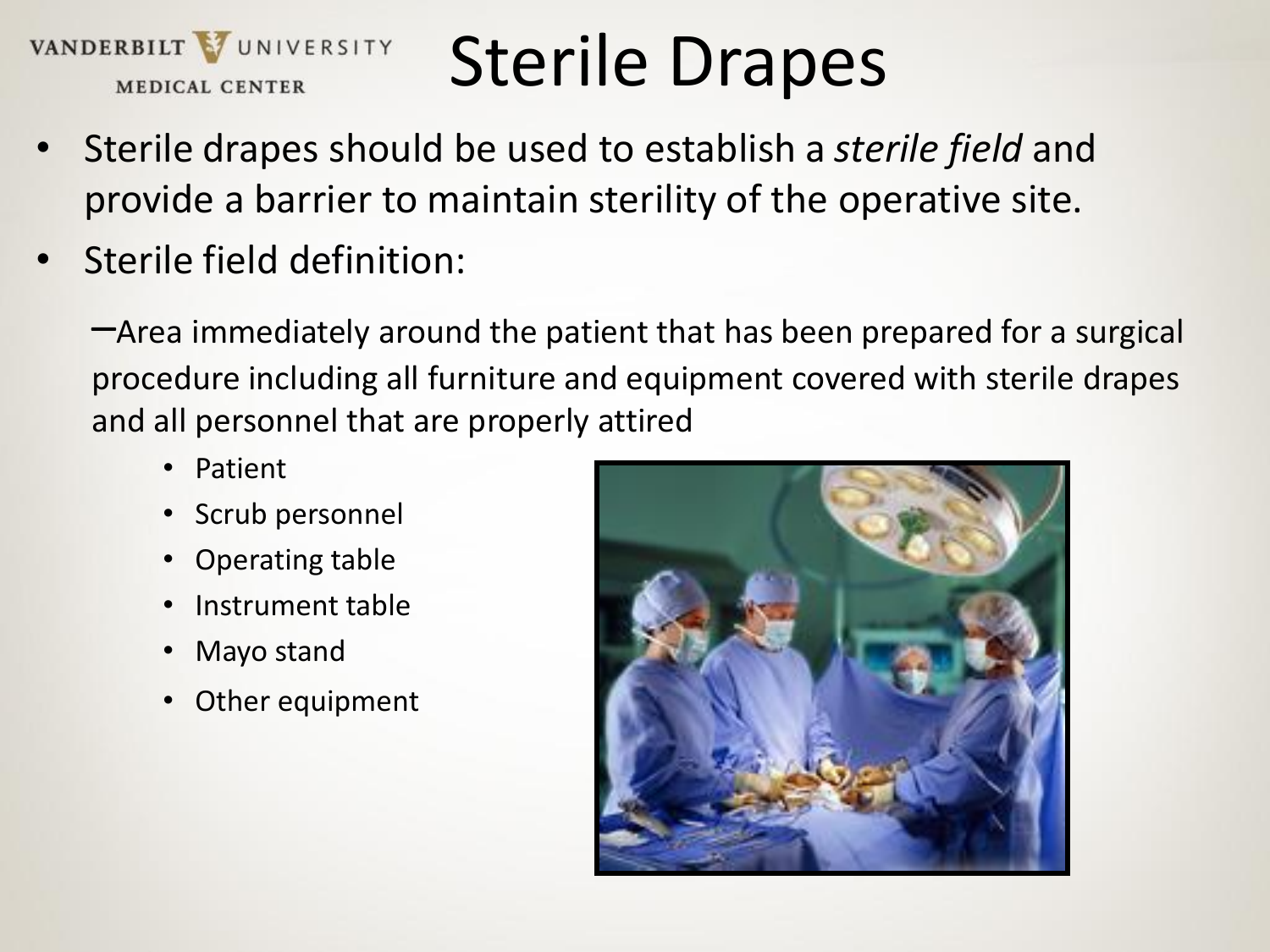## *MEDICAL CENTER TYPES Of Drapes*



Table covers



covers





Towels Microscope drapes C-arm drape



#### Mayo stand Drape sheets

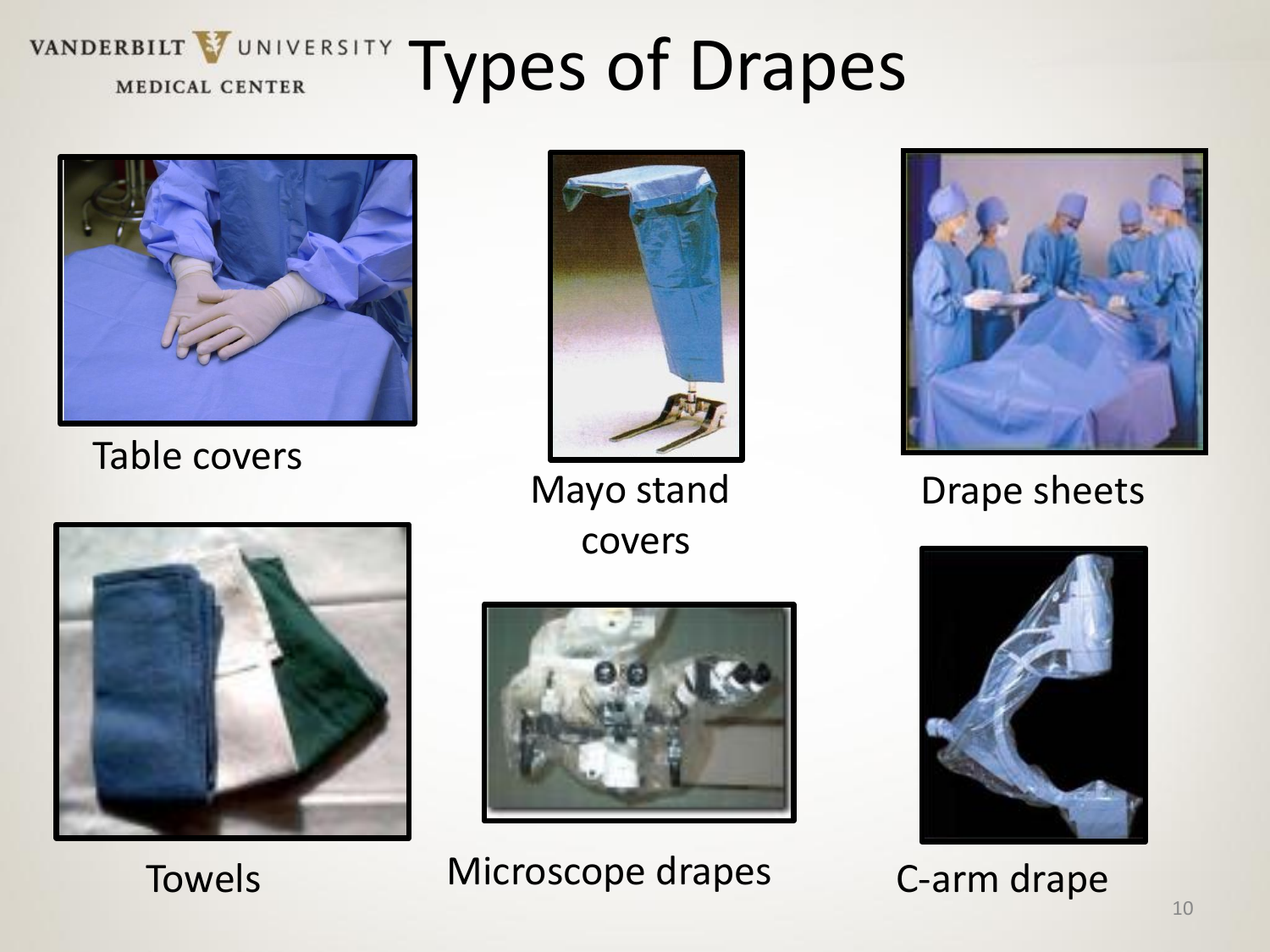### VANDERBILT VUNIVERSITY MEDICAL CENTER<br>Movement around Sterile Field

- Un-scrubbed personnel (observers) should
	- Face sterile fields on approach
	- Not walk between two sterile fields
	- Be aware of the need for distance (*at least 12 inches*) from the sterile field
	- Never reach over a sterile field



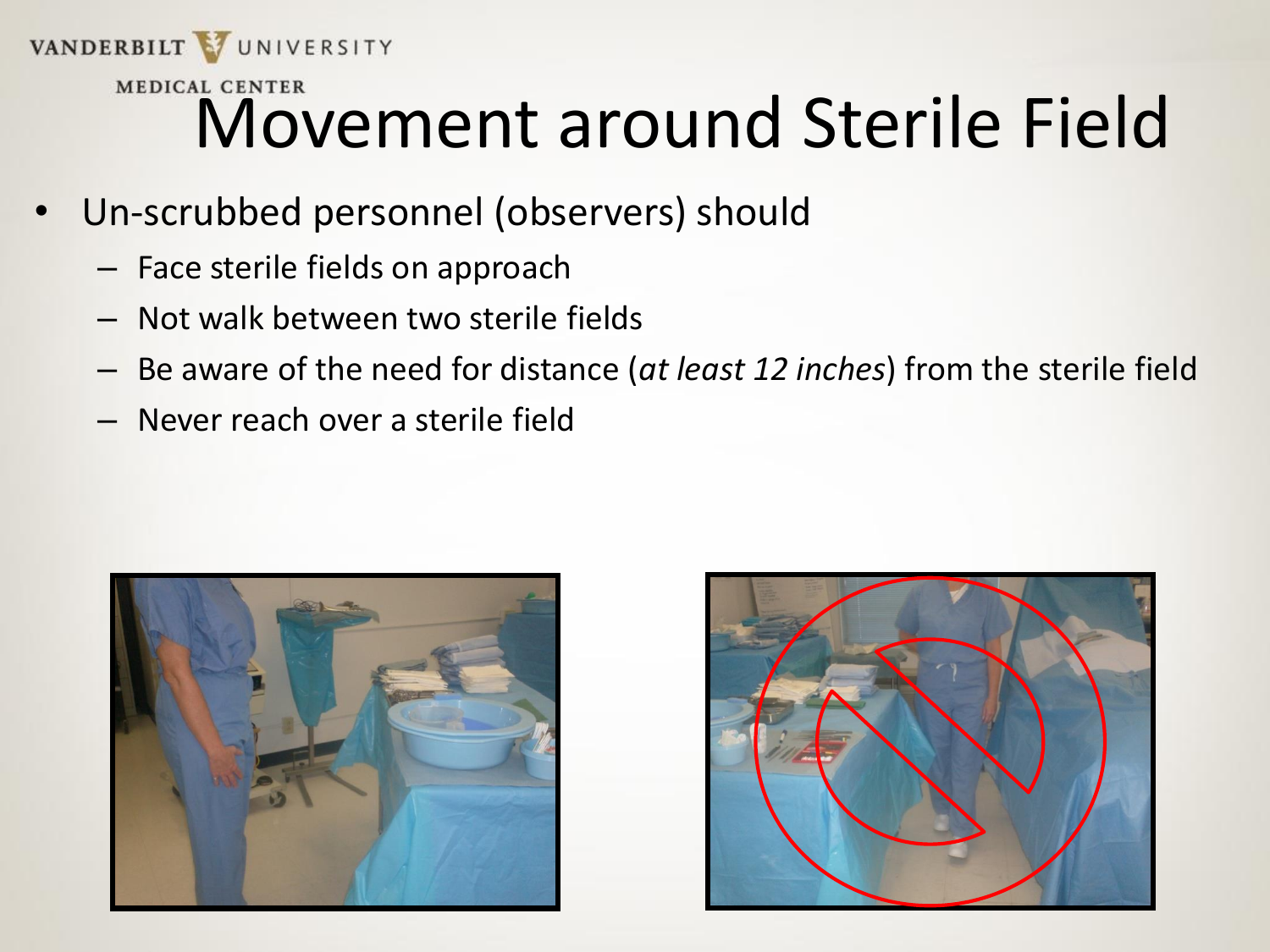

**MEDICAL CENTER** 

## Maintenance of Sterile Field

- A *sterile field* should be maintained and monitored constantly
- Observers should:
	- Limit movement around the field as much as possible
	- Remember to stay at least *12 inches* from draped items
	- Do not reach over or touch items that may be sterile
	- Report any mistakes that may occur so that corrections can be made.